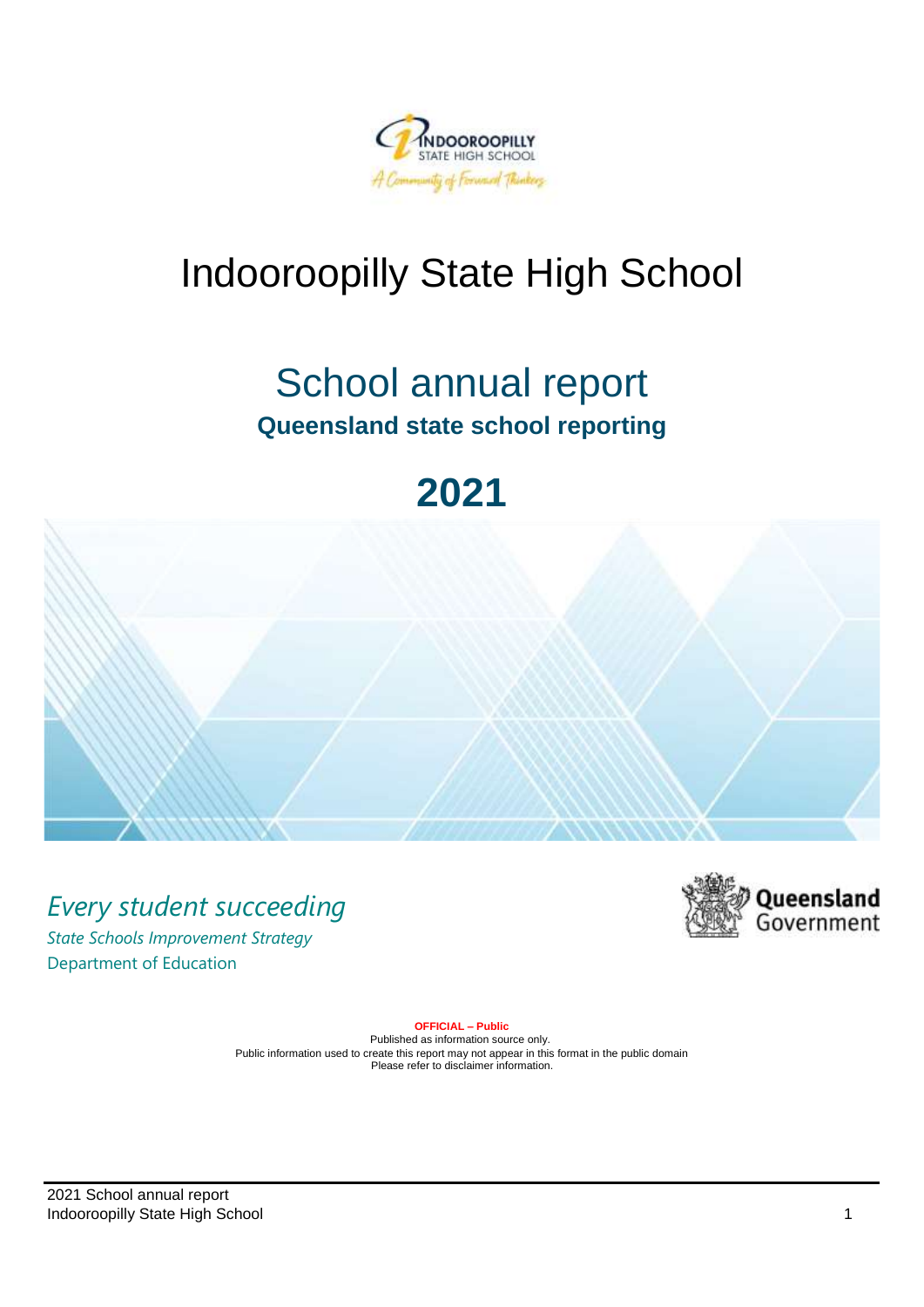#### **Contact details**

| <b>Postal Address</b> | PO Box 61 Indooroopilly 4068    |
|-----------------------|---------------------------------|
| <b>Phone</b>          | (07) 3327 8333                  |
| Fax                   | (07) 3327 8300                  |
| Email                 | principal@indoorooshs.eq.edu.au |
| Website               | https://indoorooshs.eq.edu.au   |

**Disclaimer**

The materials presented in this report are distributed by the Department of Education (the department) as an information source only.

The information and data in this report is subject to change without notice.

The department makes no statements, representations, or warranties about the accuracy or completeness of, and you should not rely on, any information contained in this report.

The department disclaim all responsibility and all liability (including without limitation, liability in negligence) for all expenses, losses, damages and costs you might incur as a result of the information in this report being inaccurate or incomplete in any way, and for any reason.

Despite our best efforts, the department makes no warranties that the information in this report is free of infection by computer viruses or other contamination.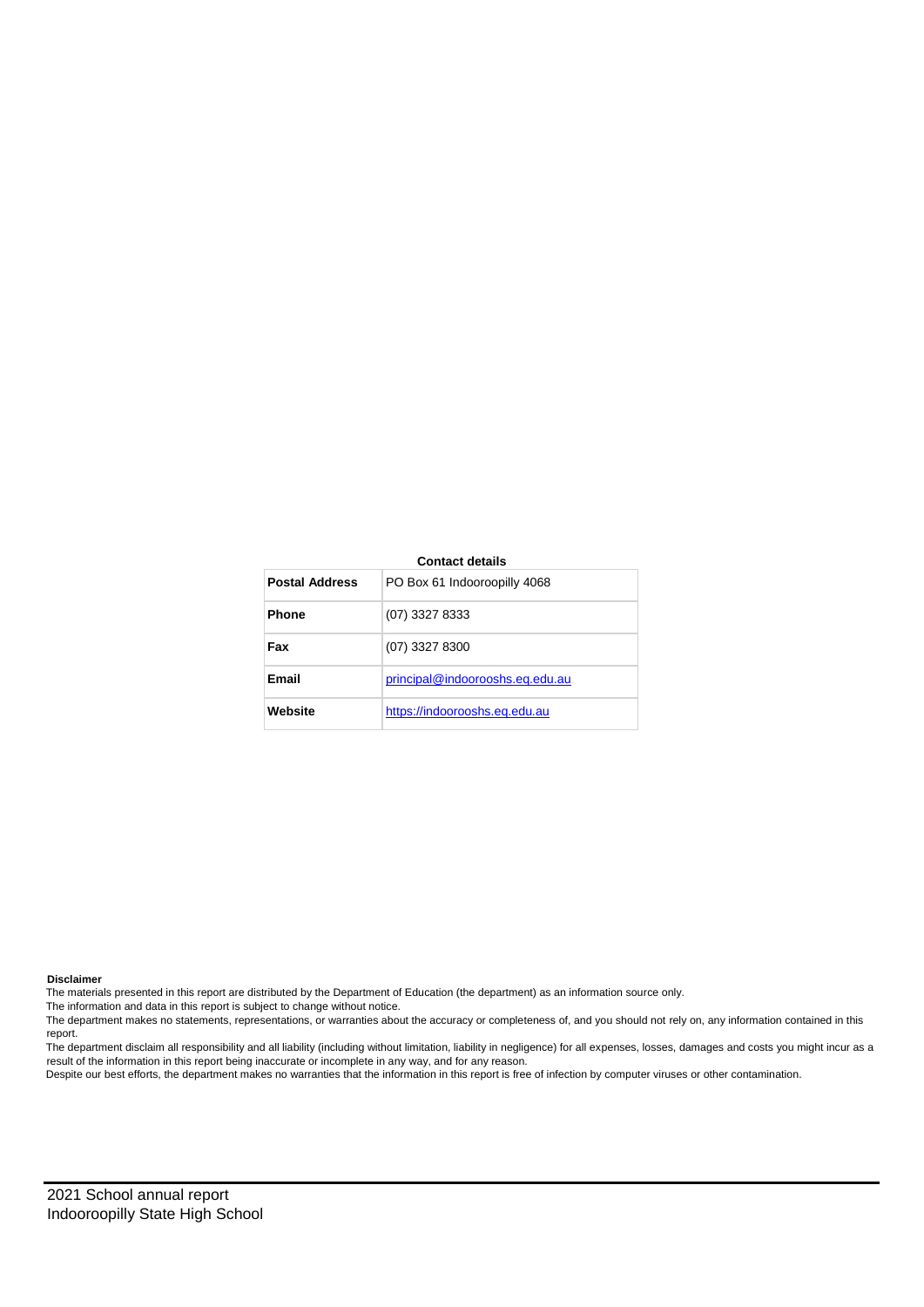## **School overview**

Indooroopilly State High School is located in Brisbane's inner western suburbs, 7 kilometres from the city and 2 kilometres from the University of Queensland. Our school is guided by four core values: each person's dignity; our community's diversity; open communication; and quality learning. Our vision of ourselves as a community of forward thinkers is reflected in all aspects of school operations. We have created a learning community that is constantly evolving and re-shaping itself. We believe that each of our students has the ability to learn, and the right to do so in a safe and supportive environment. Classroom activities foster healthy relationships and inspire mutual respect and learning, resulting in excellent academic outcomes. Our school has attained both Council of International Schools and International Baccalaureate Organisation accreditation. This has significantly enhanced the global and future prospects of our students. We are a school for young adults who are encouraged to think responsibly, independently and creatively as both individuals and world citizens. Our focus on assisting students to develop as responsible individuals is reflected in the absence of a school uniform. Students instead choose their own dress within the guidelines of a dress standard endorsed by our Parents & Citizens Association. The global-mindedness of the school is enriched by the presence of students from some fifty different language groups, a large cohort of international students attracted by our international ideals and tradition of academic achievement. An enrolment management plan restricts the student cohort to 2140, which enables the maintenance of a learning environment that fosters cohesion and student well-being. In recent years the school has significantly enhanced students' tertiary and employment pathways through the introduction of a range of specialised and innovative programs, including the International Baccalaureate Diploma, Spanish Immersion, Chinese Acceleration, Maths Acceleration, Mechatronics, Engineering, Aviation, Aerospace Studies, Cisco Networking Academy and a renowned Arts program. Significant investment in Information and Communication Technologies with wireless connectivity has enhanced student engagement and enjoyment. Major new facilities include an Innovation and Design Centre, the Multi-Purpose Hall with three full sized basketball courts, The Peter Doherty Theatre, named in honour of graduate student and Nobel Laureate for Medicine, Professor Peter Doherty, and a state-of-the-art Languages Centre. These structures complement the older 'Queenslander' style buildings and multi-level topography replete with native trees and gardens. Our school community is committed to supporting our students to excel in their academic, cultural, service and sporting pursuits. We are proud members of Queensland's State education system and take pride in our students' development as contributing, caring and creative members of a future society that will be theirs to shape.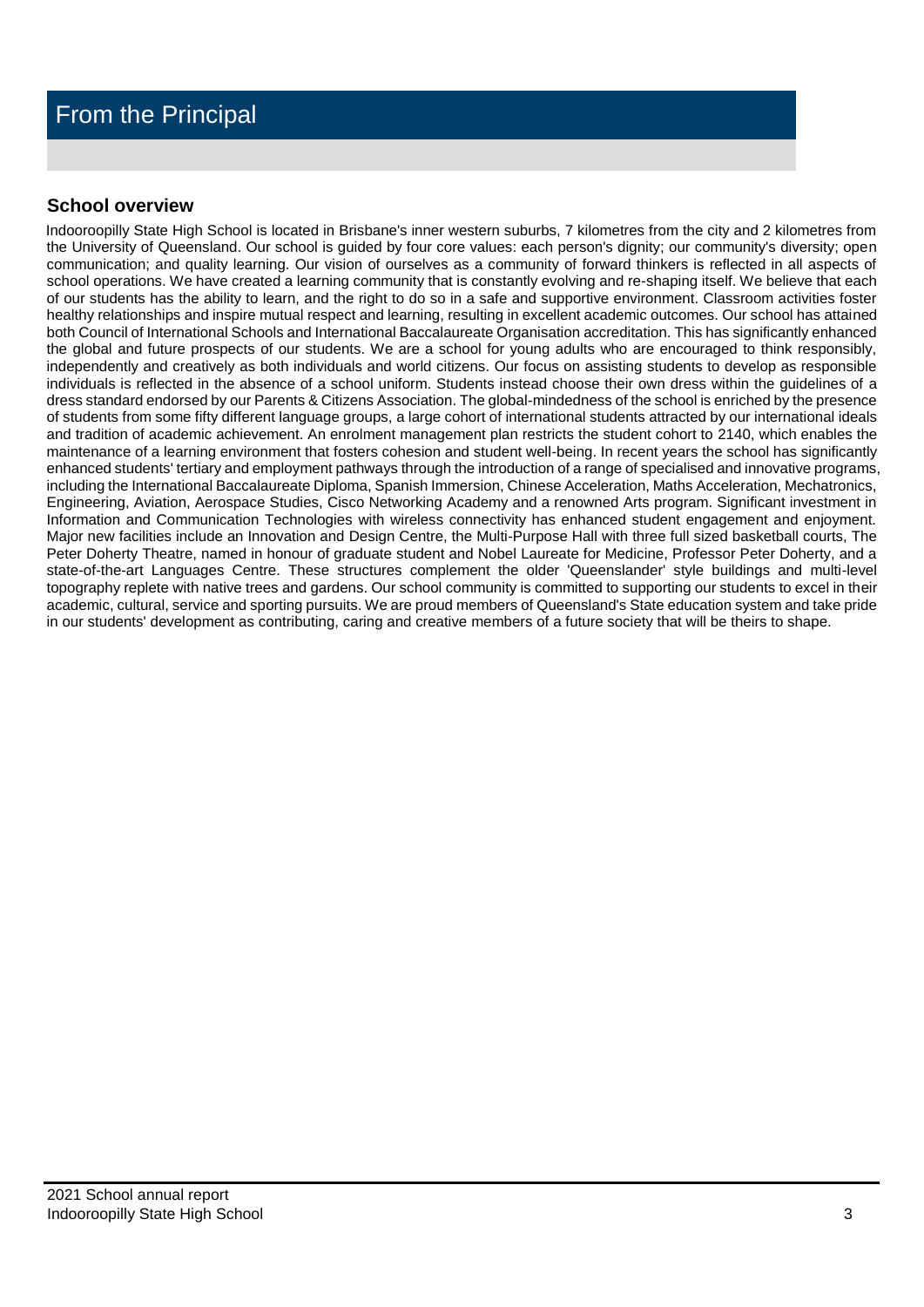# School context

| Coeducational or single sex      | Coeducational                                                                                                                                                                                |
|----------------------------------|----------------------------------------------------------------------------------------------------------------------------------------------------------------------------------------------|
| <b>Independent Public School</b> | Yes                                                                                                                                                                                          |
| Year levels offered in 2021      | Year $7 -$ Year 12                                                                                                                                                                           |
| Webpages                         | Additional information about Queensland state schools is located on the:<br>My School website<br>Queensland Government data website<br>٠<br>Queensland Government schools directory website. |

# **Characteristics of the student body**

#### **Student enrolments**

#### **Table 1: Student enrolments by year level**

|            |       | February |       |       | August |       |
|------------|-------|----------|-------|-------|--------|-------|
| Year Level | 2019  | 2020     | 2021  | 2019  | 2020   | 2021  |
| Year 7     | 390   | 431      | 454   | 398   | 437    | 464   |
| Year 8     | 396   | 425      | 439   | 395   | 430    | 443   |
| Year 9     | 383   | 407      | 446   | 385   | 416    | 448   |
| Year 10    | 334   | 368      | 393   | 353   | 366    | 400   |
| Year 11    | 349   | 370      | 392   | 344   | 363    | 374   |
| Year 12    | 237   | 332      | 349   | 227   | 324    | 337   |
| Total      | 2,089 | 2,333    | 2,473 | 2,102 | 2,336  | 2,466 |

Notes

1. Student counts include headcount of all full- and part-time students at the school.

## **Average class sizes**

#### **Table 2: Average class size information for each phase of schooling**

| <b>Year Levels</b> | 2019 | 2020 | 2021 |
|--------------------|------|------|------|
| Year 7 – Year 10   | 25   | 26   | 25   |
| Year 11 – Year 12  | 18   | 19   | 19   |

**Notes** 

1. Classes are measured against the target of 25 students per teacher in Prep to Year 3 and Years 11 to 12, and target of 28 students per teacher in Years 4 to 10. Where composite classes exist across cohorts (e.g. Year 3/4) the class size targets would be the lower cohort target.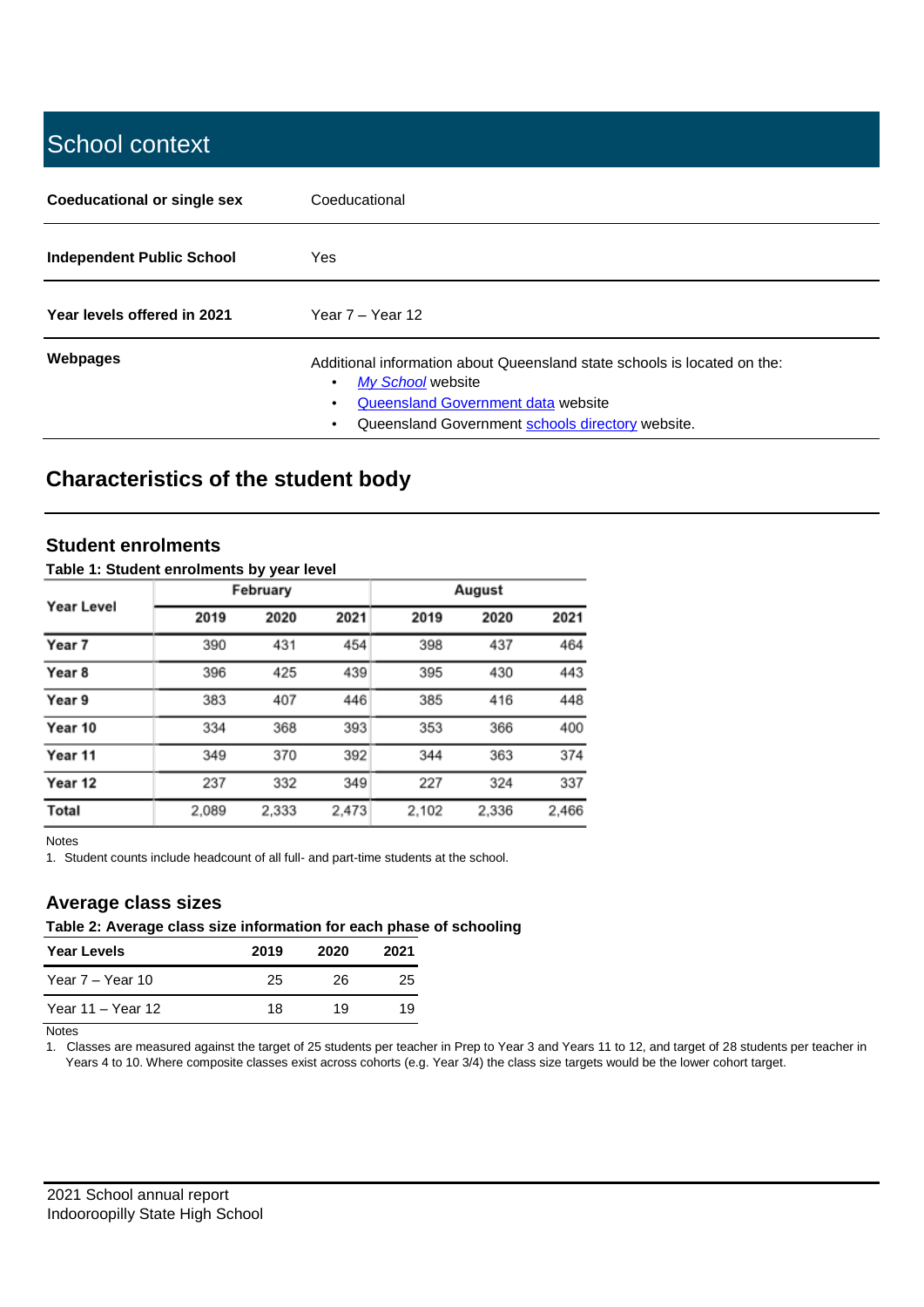### **Respectful relationships education**

To support students' learning, health and wellbeing all state schools are required to implement respectful relationships education through the Prep to Year 10 Australian Curriculum: Health and Physical Education and/or through school pastoral care programs across Prep to Year 12.

### **Parent, student and staff satisfaction**

Tables 3–5 show selected items from the Parent/Caregiver, Student and Staff School Opinion Surveys. In response to the COVID-19 health emergency, the annual school opinion surveys of students, teachers and staff were not administered in 2020. A new time series started in 2021 and data from this collection is not considered directly comparable with earlier collections due to significant methodology changes.

For state level information go to the *[School Opinion Survey](https://qed.qld.gov.au/publications/reports/statistics/schooling/schools/schoolopinionsurvey)* [webpage.](https://qed.qld.gov.au/publications/reports/statistics/schooling/schools/schoolopinionsurvey)

#### **Table 3: Parent/Caregiver Survey**

| Percentage of parents/caregivers who agree <sup>1</sup> that:                                               | 2019  | 2020 | 2021  |
|-------------------------------------------------------------------------------------------------------------|-------|------|-------|
| This is a good school.                                                                                      | 97.6% |      | 95.5% |
| My child likes being at this school. <sup>2</sup>                                                           | 98.0% |      | 91.5% |
| My child feels safe at this school. <sup>2</sup>                                                            | 97.0% |      | 94.7% |
| My child's learning needs are being met at this school. <sup>2</sup>                                        | 93.3% |      | 86.6% |
| My child is making good progress at this school. <sup>2</sup>                                               | 94.3% |      | 89.2% |
| Teachers at this school expect my child to do his or her best. <sup>2</sup>                                 | 98.0% |      | 93.7% |
| Teachers at this school provide my child with useful feedback about his or her school<br>work. <sup>2</sup> | 93.5% |      | 88.1% |
| Teachers at this school motivate my child to learn. <sup>2</sup>                                            | 91.9% |      | 86.3% |
| Teachers at this school treat students fairly. <sup>2</sup>                                                 | 93.1% |      | 91.5% |
| I can talk to my child's teachers about my concerns. <sup>2</sup>                                           | 95.5% |      | 93.2% |
| This school works with me to support my child's learning. <sup>2</sup>                                      | 92.7% |      | 90.0% |
| This school takes parents' opinions seriously. <sup>2</sup>                                                 | 90.7% |      | 89.0% |
| Student behaviour is well managed at this school. <sup>2</sup>                                              | 87.3% |      | 86.4% |
| This school looks for ways to improve. <sup>2</sup>                                                         | 95.4% |      | 92.4% |
| This school is well maintained. <sup>2</sup>                                                                | 94.2% |      | 95.3% |

**Notes** 

1. *Agree* represents the percentage of respondents who Somewhat Agree, Agree or Strongly Agree with the statement.

2. Nationally agreed parents/caregiver items.

3. DW = Data withheld to ensure confidentiality.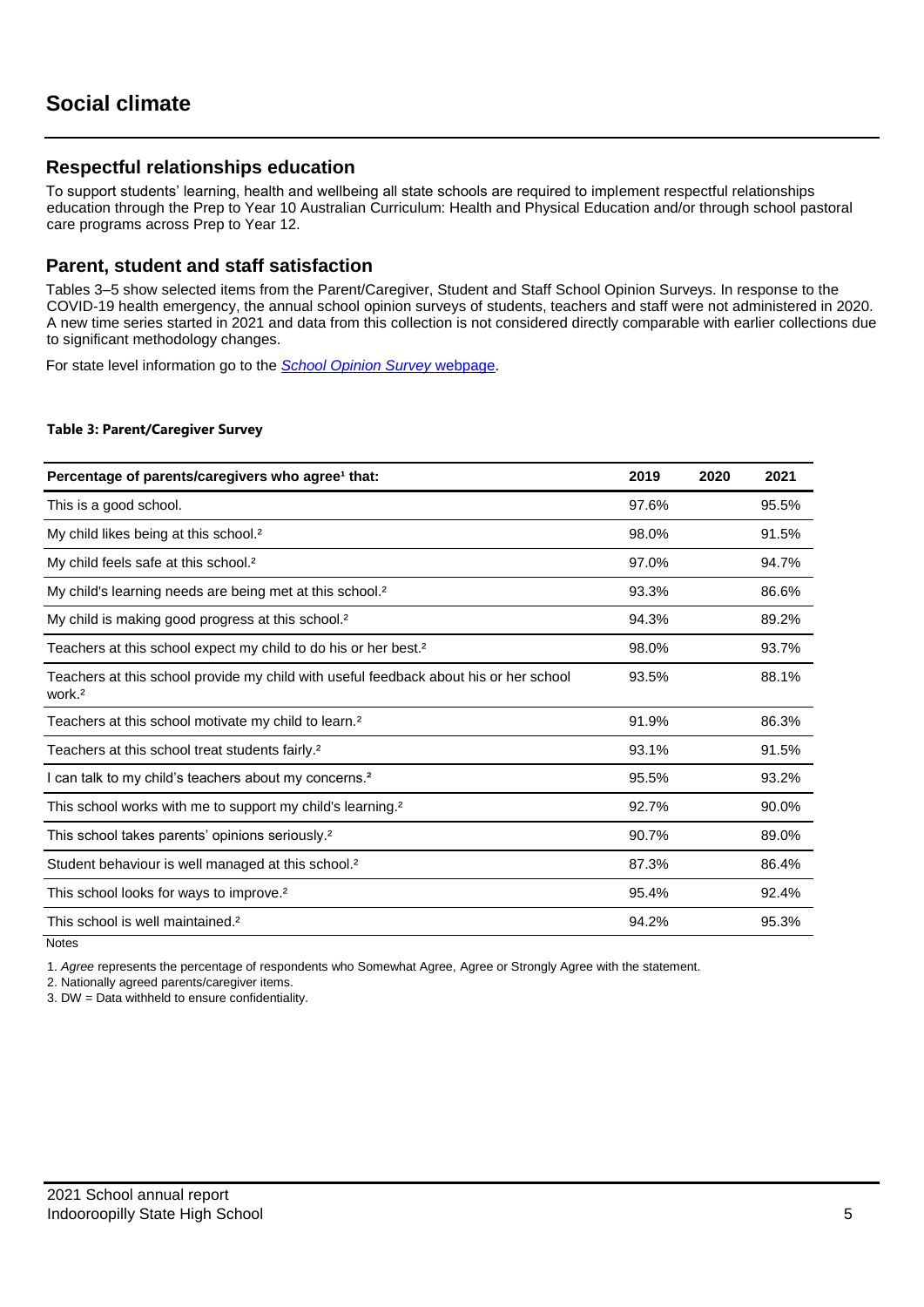#### **Table 4: Student Survey**

| Percentage of students who agree <sup>1</sup> that:                            | 2019  | 2020 | 2021  |
|--------------------------------------------------------------------------------|-------|------|-------|
| I like being at my school. <sup>2</sup>                                        | 91.0% |      | 73.1% |
| I feel safe at my school. <sup>2</sup>                                         | 95.9% |      | 79.7% |
| My teachers motivate me to learn. <sup>2</sup>                                 | 92.6% |      | 71.4% |
| My teachers expect me to do my best. <sup>2</sup>                              | 98.4% |      | 89.2% |
| My teachers provide me with useful feedback about my school work. <sup>2</sup> | 94.3% |      | 72.9% |
| Teachers at my school treat students fairly. <sup>2</sup>                      | 81.8% |      | 70.7% |
| I can talk to my teachers about my concerns. <sup>2</sup>                      | 76.2% |      | 57.8% |
| My school takes students' opinions seriously. <sup>2</sup>                     | 77.7% |      | 61.2% |
| Student behaviour is well managed at my school. <sup>2</sup>                   | 75.4% |      | 58.0% |
| My school looks for ways to improve. <sup>2</sup>                              | 86.9% |      | 75.2% |
| My school is well maintained. <sup>2</sup>                                     | 90.2% |      | 77.5% |
| My school gives me opportunities to do interesting things. <sup>2</sup>        | 89.3% |      | 76.6% |

Notes

1. *Agree* represents the percentage of respondents who Somewhat Agree, Agree or Strongly Agree with t he statement.

2. Nationally agreed student items.

3. DW = Data withheld to ensure confidentiality.

#### **Table 5: Staff Survey**

| Percentage of staff who agree <sup>1</sup> that:                                                            | 2019  | 2020 | 2021  |
|-------------------------------------------------------------------------------------------------------------|-------|------|-------|
| I feel confident embedding Aboriginal and Torres Strait Islander perspectives across the<br>learning areas. | 81.5% |      | 79.0% |
| I enjoy working at this school. <sup>2</sup>                                                                | 97.3% |      | 94.1% |
| I feel this school is a safe place in which to work. <sup>2</sup>                                           | 97.3% |      | 91.1% |
| I receive useful feedback about my work at this school. <sup>2</sup>                                        | 87.4% |      | 73.3% |
| Students are encouraged to do their best at this school. <sup>2</sup>                                       | 97.3% |      | 97.0% |
| Students are treated fairly at this school. <sup>2</sup>                                                    | 94.6% |      | 91.9% |
| Student behaviour is well managed at this school. <sup>2</sup>                                              | 78.9% |      | 68.3% |
| Staff are well supported at this school. <sup>2</sup>                                                       | 77.2% |      | 70.6% |
| This school takes staff opinions seriously. <sup>2</sup>                                                    | 72.5% |      | 62.6% |
| This school looks for ways to improve. <sup>2</sup>                                                         | 92.0% |      | 87.3% |
| This school is well maintained. <sup>2</sup>                                                                | 90.7% |      | 90.2% |
| This school gives me opportunities to do interesting things. <sup>2</sup>                                   | 91.4% |      | 85.1% |

**Notes** 

1. *Agree* represents the percentage of respondents who Somewhat Agree, Agree or Strongly Agree with the statement.

2. Nationally agreed staff items.

3. DW = Data withheld to ensure confidentiality.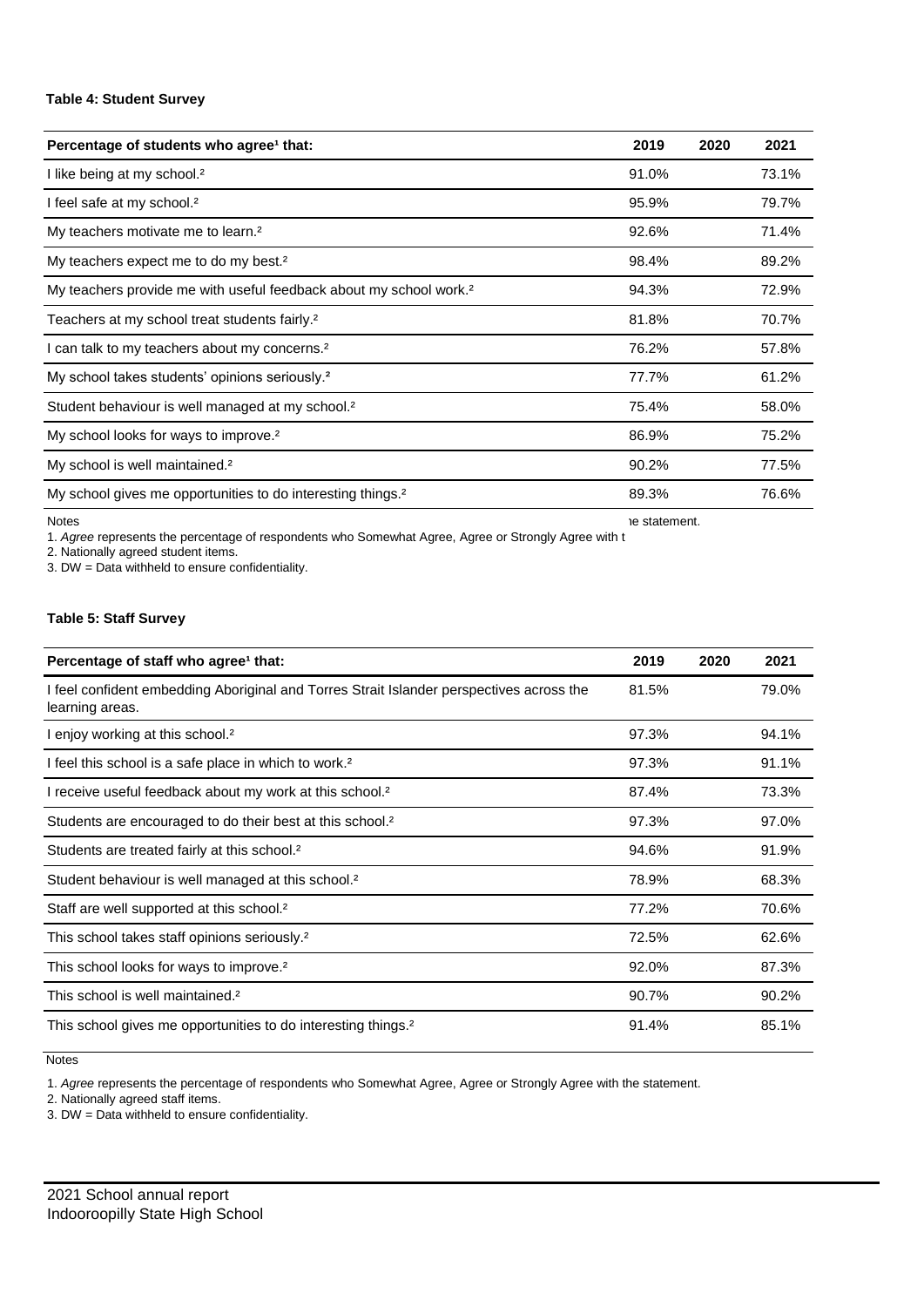## **Description of how this school manages non-attendance**

Queensland state schools manage non-attendance in line with the Queensland Department of Education procedures: *[Managing Student Absences and Enforcing Enrolment and Attendance at State Schools](https://ppr.qed.qld.gov.au/pp/managing-student-absences-and-enforcing-enrolment-and-attendance-at-state-schools-procedure)*; and *[Roll Marking in State Schools,](https://ppr.qed.qld.gov.au/pp/roll-marking-in-state-schools-procedure)* which outline processes for managing and recording student attendance and absenteeism.

## **School disciplinary absences**

**Table 6: Count of school disciplinary absences at this school**

| Type of school disciplinary absence | 2019 | 2020 | 2021 |
|-------------------------------------|------|------|------|
| Short suspension                    | 159  | 126  | 127  |
| Long suspension                     | 5    | 4    | 5    |
| Exclusion                           | 4    | 2    |      |
| Cancellation                        | 5    | 0    | 2    |
| Total                               | 173  | 132  | 135  |

Notes

1. School disciplinary absence (SDA) data is a total of short suspensions (1–10 days), long suspensions (11–20 days), exclusions and cancellations. 2. The number of SDAs is not the number of students who received an SDA as one student may be suspended several times in a school year. Each time a student is suspended it is recorded as an additional SDA. The data does not reflect the outcomes of appeal decisions.

3. 2020 data was impacted by the COVID-19 health emergency. There were significantly fewer SDAs during the home-based learning period (the first

five weeks of Term 2) compared to other years.

# **School funding**

## **School income broken down by funding source**

School income, reported by financial year accounting cycle using standardised national methodologies and broken down by funding source is available via the *[My School](http://www.myschool.edu.au/)* website.

#### *How to access our income details*

- 1. Click on the *My School* lin[k http://www.myschool.edu.au/.](http://www.myschool.edu.au/)
- 2. Enter the school name or suburb of the school you wish to search.



3. Click on *View School Profile* to access the school's profile.



4. Click on *Finances* and select the appropriate year to view school financial information.

| <b><i>PUT OF THE COLORED</i></b> | <b><i>ARTISTER CONTRACTORY</i></b> | <b>AT F In collected</b> | Senior secondary<br><b>Contract Contract Contract Property Contract Property</b> | Schools map |  |
|----------------------------------|------------------------------------|--------------------------|----------------------------------------------------------------------------------|-------------|--|
|                                  |                                    |                          |                                                                                  |             |  |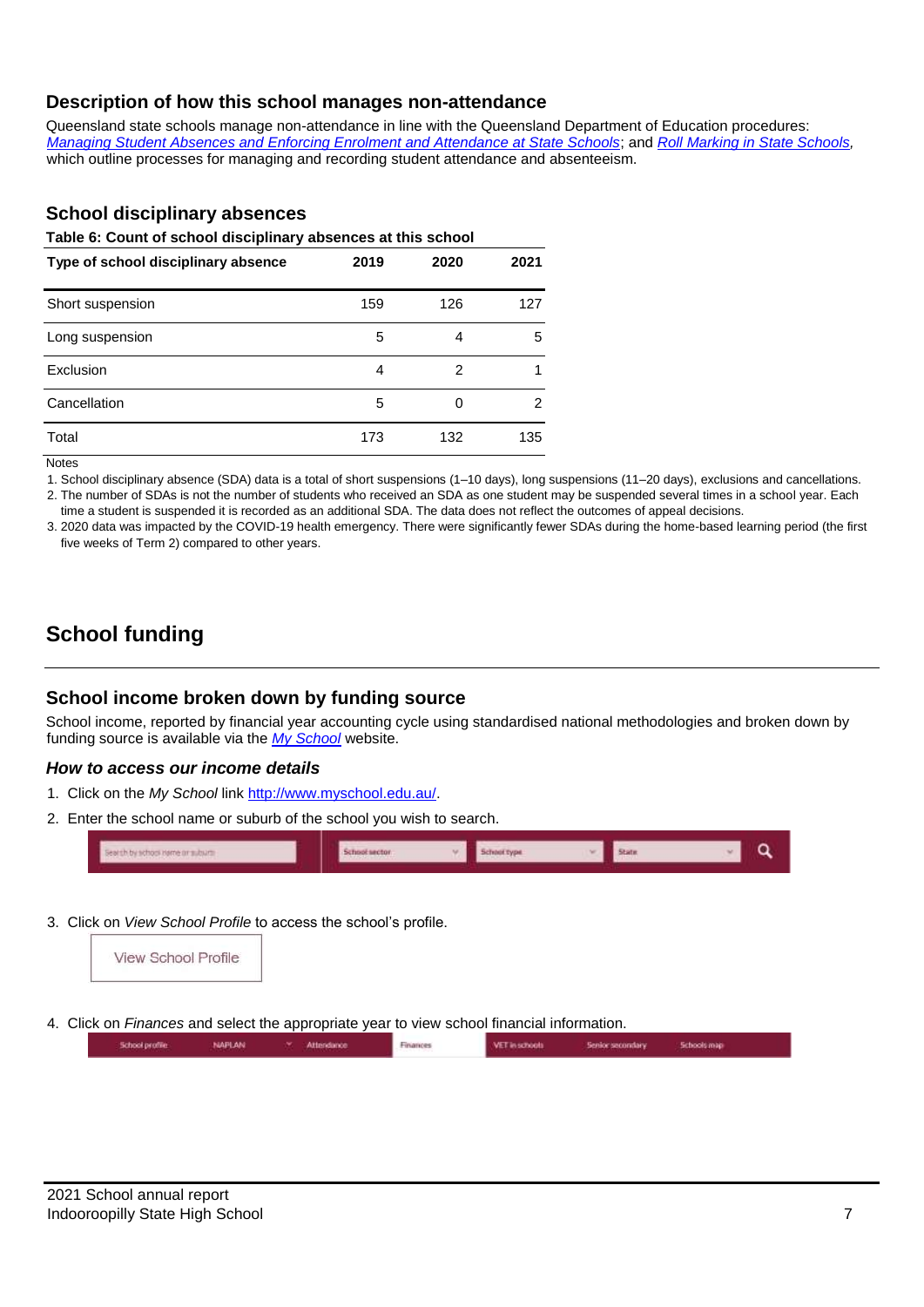# **Teacher standards and qualifications**

The *Teacher registration eligibility requirements: Policy* (p.1) states:

To be eligible for registration, a person must satisfy the Queensland College of Teachers (QCT) that they meet requirements regarding qualification and experience, or have otherwise met the requirements of the *Australian Professional Standards for Teachers* (APST). A person must also satisfy the QCT that they are suitable to teach and meet English language proficiency requirements. All these requirements are specified in the Act and the *Education (Queensland College of Teachers) Regulation 2005* (the Regulation).

The qualifications required for teacher registration are successful completion of either -

- (a) a four-year initial teacher education program including teacher education studies of at least one year (e.g. a Bachelor of Education, or a double Bachelor degree in Science and Teaching) or
- (b) a one-year graduate initial teacher education program following a degree (e.g. a one-year Graduate Diploma of Education (Secondary) after a three-year Bachelor degree) or
- (c) another course of teacher education that the QCT is reasonably satisfied is the equivalent of (a) or (b). These are considered on a case-by-case basis.

For more information, please refer to the following link:

• <https://www.qct.edu.au/registration/qualifications>

# **Workforce composition**

## **Staff composition, including Indigenous staff**

#### **Table 7: Workforce composition for this school**

|                    |      | <b>Teaching staff</b><br>Non-teaching staff<br>Indigenous staff |      |      |      |      |      |      |      |
|--------------------|------|-----------------------------------------------------------------|------|------|------|------|------|------|------|
| <b>Description</b> | 2019 | 2020                                                            | 2021 | 2019 | 2020 | 2021 | 2019 | 2020 | 2021 |
| Headcount          | 166  | 175                                                             | 183  | 76   | 76   | 81   |      |      |      |
| <b>ETE</b>         | 157  | 167                                                             | 175. | 53   | 56   | 58   | <5   |      |      |

Notes

1. Teaching staff includes school leaders.

2. Indigenous refers to Aboriginal and Torres Strait Islander people of Australia.

3. FTE = full-time equivalent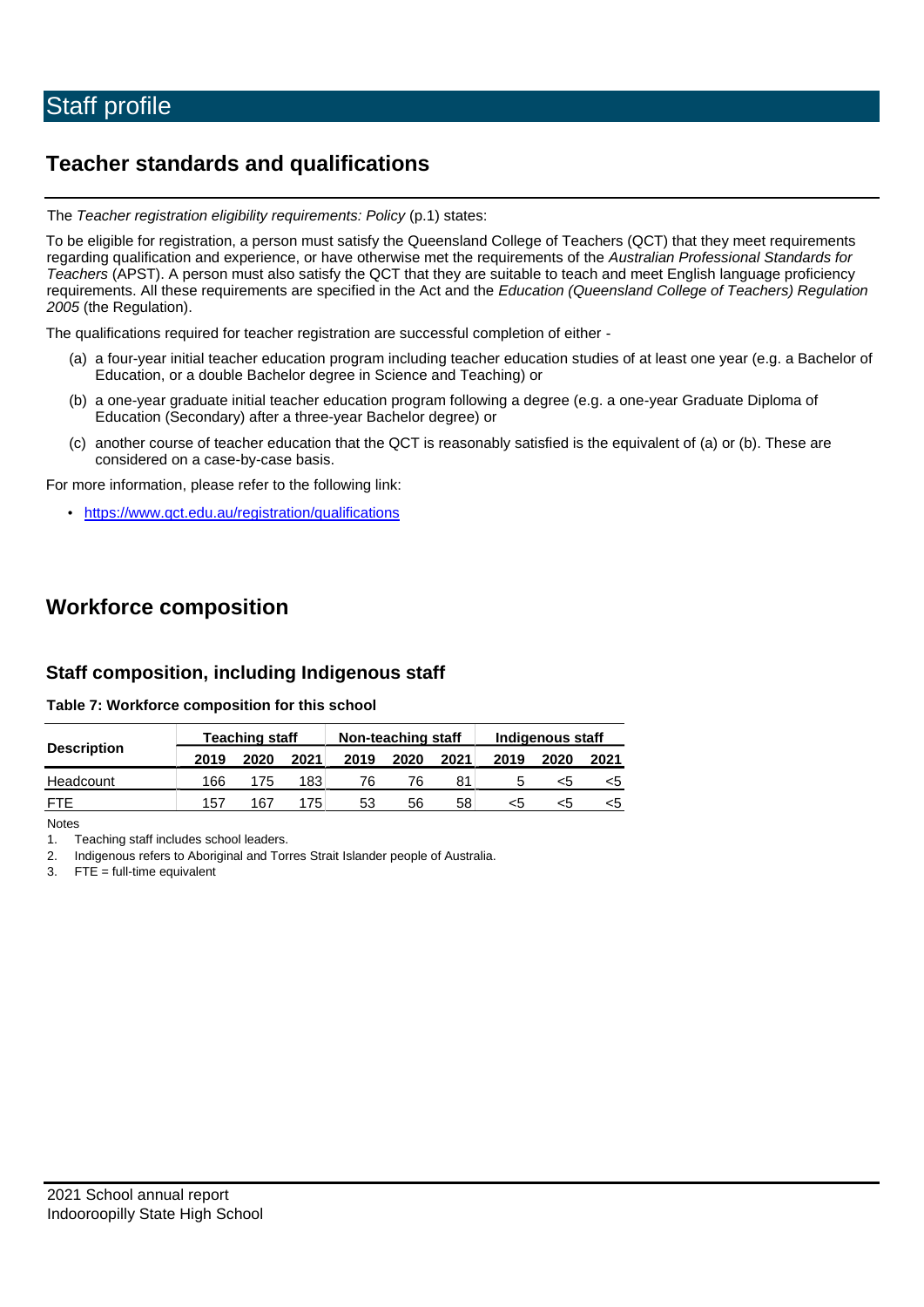# **Key student outcomes**

### **Student attendance**

Tables 8–9 show attendance rates at this school as percentages. In 2020, the COVID-19 health emergency affected student attendance in Queensland Government schools. Comparisons between 2020 and other years' attendance data should not be made. **Table 8: Overall student attendance at this school**

| <b>Description</b>                                  | 2019 | 2020 | 2021 |
|-----------------------------------------------------|------|------|------|
| Overall attendance rate for students at this school | 91%  | 90%  | 91%  |

**Notes** 

1. The attendance rate is the full- and part-time days attended as a percentage of enrolled school days.

2. Full-time students only.

#### **Table 9: Student attendance rates for each year level at this school**

| <b>Year Level</b> | 2019 | 2020 | 2021 |
|-------------------|------|------|------|
| Year 7            | 94%  | 92%  | 94%  |
| Year 8            | 92%  | 91%  | 92%  |
| Year 9            | 88%  | 90%  | 90%  |
| Year 10           | 89%  | 87%  | 89%  |
| Year 11           | 90%  | 90%  | 89%  |
| Year 12           | 89%  | 90%  | 88%  |
| Ungraded          | 99%  | 95%  | 100% |

**Notes** 

1. The attendance rate is the full- and part-time days attended as a percentage of enrolled school days.

2. Full-time students only.

3. DW = Data withheld to ensure confidentiality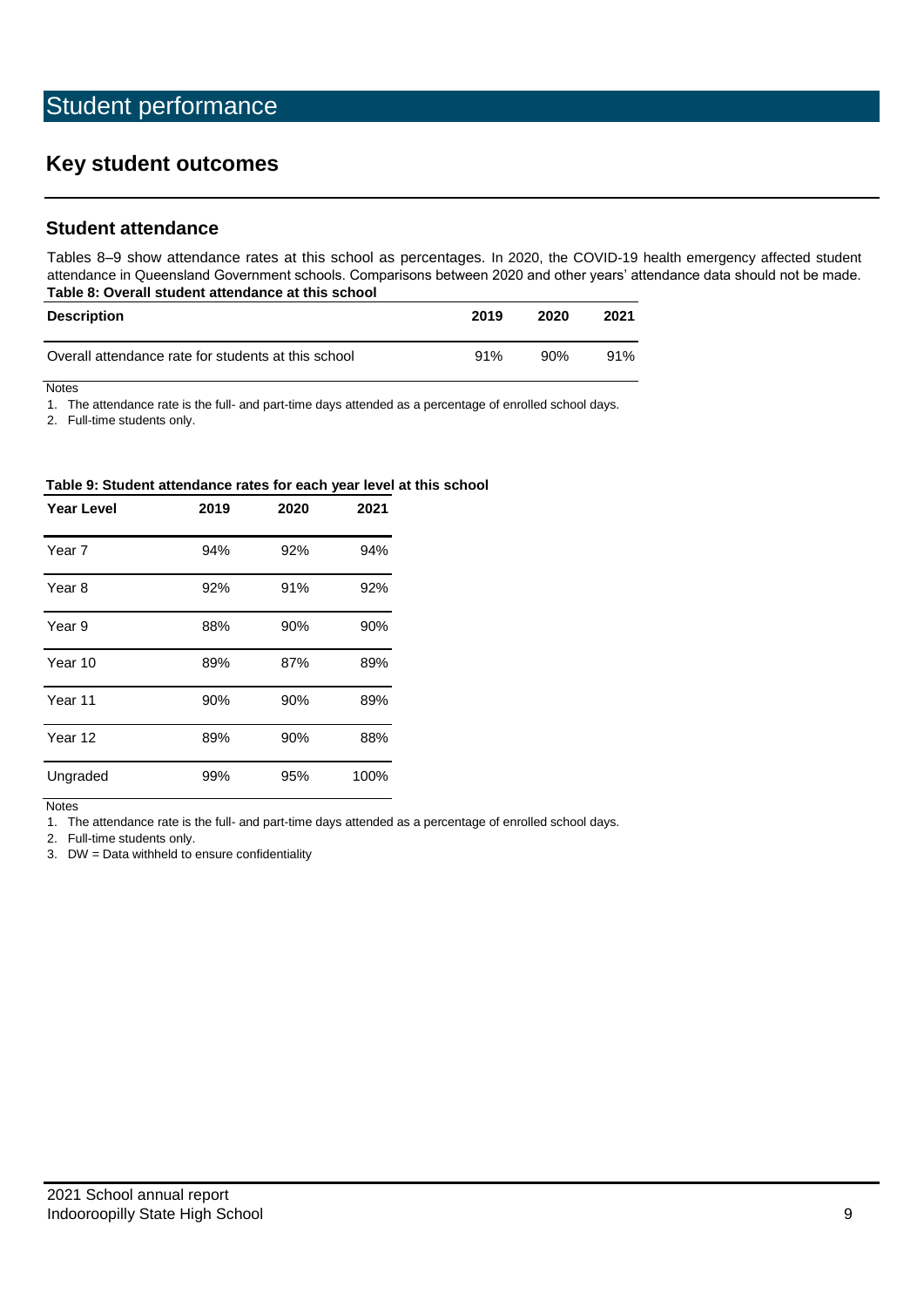# **NAPLAN**

Our reading, writing, spelling, grammar and punctuation, and numeracy results for the Years 3, 5, 7 and 9 NAPLAN tests are available via the *[My School](http://www.myschool.edu.au/)* website.

#### *How to access our NAPLAN results*

- 1. Click on the *My School* lin[k http://www.myschool.edu.au/.](http://www.myschool.edu.au/)
- 2. Enter the school name or suburb of the school you wish to search.

| <b>ALLIA DA BODOGA MALLE DI BINDIANES</b> |  |  |  |
|-------------------------------------------|--|--|--|
|                                           |  |  |  |

3. Click on *View School Profile* of the appropriate school to access the school's profile.



4. Click on *NAPLAN* and select a year to view school NAPLAN information.

|  | School profile | <b>NAPLAN</b> |  | Attendance | mances. | VET in schools. | Senior secondary<br>the property of the property of the con- | Schools map |  |
|--|----------------|---------------|--|------------|---------|-----------------|--------------------------------------------------------------|-------------|--|
|--|----------------|---------------|--|------------|---------|-----------------|--------------------------------------------------------------|-------------|--|

#### Notes

- 1. If you are unable to access the internet, please contact the school for a hard copy of the school's NAPLAN results.
- 2. The National Assessment Program Literacy and Numeracy [\(NAPLAN\)](http://www.nap.edu.au/naplan) is an annual assessment for students in Years 3, 5, 7 and 9.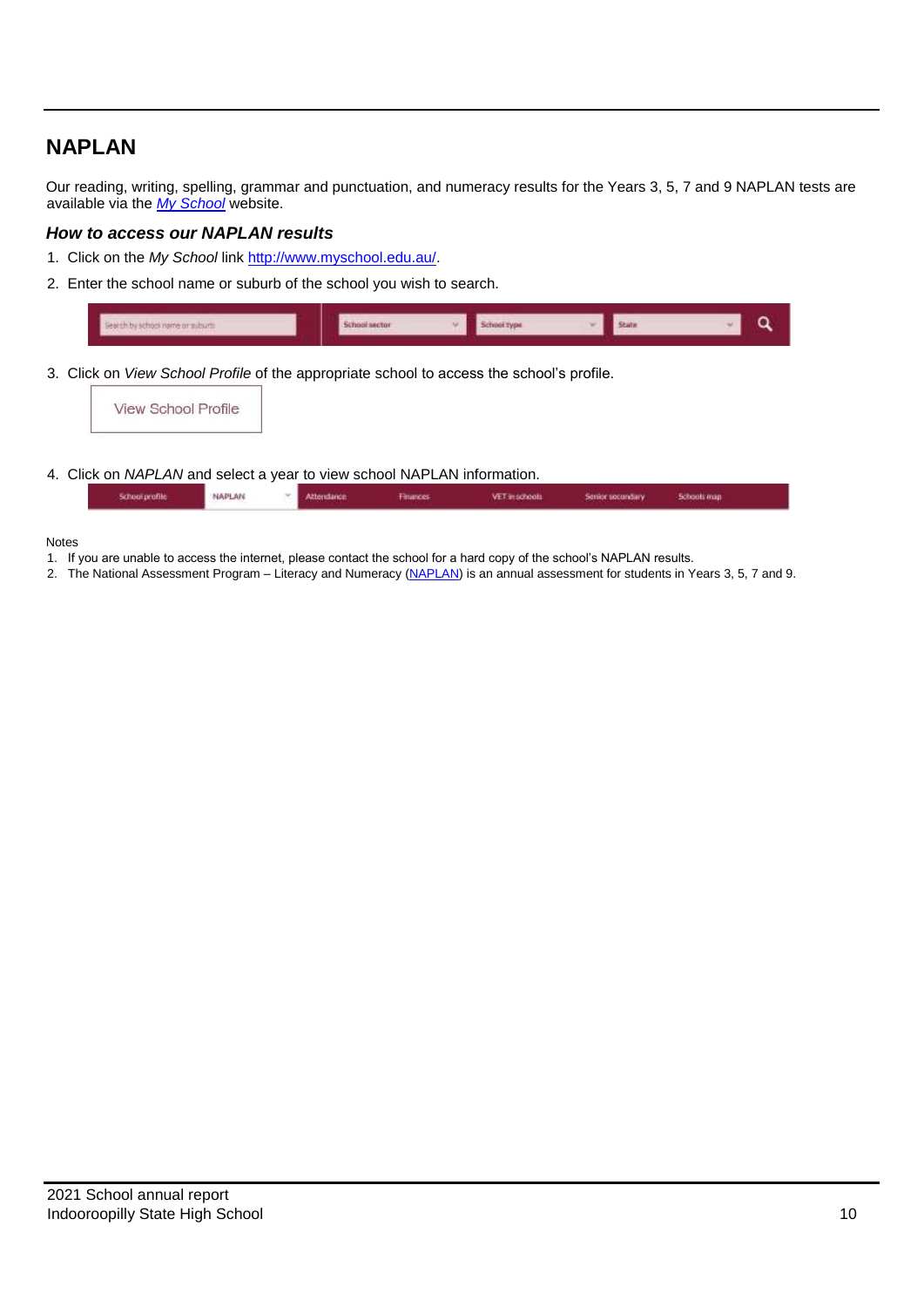# **Year 12 Outcomes**

Details about the types of outcomes for students who finish Year 12 are available in the annual Queensland Curriculum and Assessment Authority (QCAA) [Year 12 Certification Summary.](https://www.qcaa.qld.edu.au/about/publications/statistics)

Year 12 outcomes information are also available via the *[My School](http://www.myschool.edu.au/)* website.

Additional information about the Australian Qualifications Framework (AQF) and the International Baccalaureate Diploma (IBD) program is available at [www.aqf.edu.au](https://www.aqf.edu.au/) an[d www.ibo.org.](https://www.ibo.org/)

#### **Table 10: Year 12 Outcomes**

| <b>Outcome</b>                                                                                                                                     | 2019              | 2020 | 2021 |
|----------------------------------------------------------------------------------------------------------------------------------------------------|-------------------|------|------|
| Number of students who received a Senior Statement at the end of Year 12                                                                           | 179               | 329  | 333  |
| Number of students awarded a Qld Certificate of Individual Achievement (QCIA)                                                                      | 2                 | 1    | 2    |
| Percentage of students awarded a Queensland Certificate of Education (QCE) or QCIA at the end<br>of Year 12                                        | 99%               | 90%  | 98%  |
| Percentage of Year 12 students who were completing or completed a SAT or were awarded one<br>or more of the following: QCE, IBD, VET qualification | 99%               | 94%  | 99%  |
| Number of students awarded one or more VET qualifications (including SAT)                                                                          | 76                | 123  | 136  |
| Number of students who were completing/continuing a SAT                                                                                            | 8                 | 11   | 15   |
| Number of students awarded a VET Certificate I                                                                                                     | 27                | 45   | 45   |
| Number of students awarded a VET Certificate II                                                                                                    | 40                | 84   | 83   |
| Number of students awarded a VET Certificate II+                                                                                                   | 64                | 110  | 123  |
| Number of students awarded a VET Certificate III+                                                                                                  | 46                | 52   | 69   |
| Number of students awarded an IBD                                                                                                                  | $12 \overline{ }$ | 18   | 13   |
| Percentage of IBD eligible students that were awarded an IBD                                                                                       | 92%               | 75%  | 93%  |

**Notes** 

1. The 2020 cohort was the first to complete Year 12 under the new senior assessment and tertiary entrance system. The new system has redeveloped senior syllabuses, strengthened school-based assessment, introduced a common external assessment in each senior General subject area and General (extension) and replaced the OP rank with the Australian Tertiary Admission Rank (ATAR). This represents a break in time-series for the Queensland Certificate of Education.

2. ATARs are calculated by Queensland Tertiary Admissions Centre (QTAC). ATAR data is not held by the department.

3. Prior to 2020, visa students (students who are not Australian citizens or permanent residents of Australia) were excluded. From 2020 visa students are included.

4. Data for each year is the latest available.